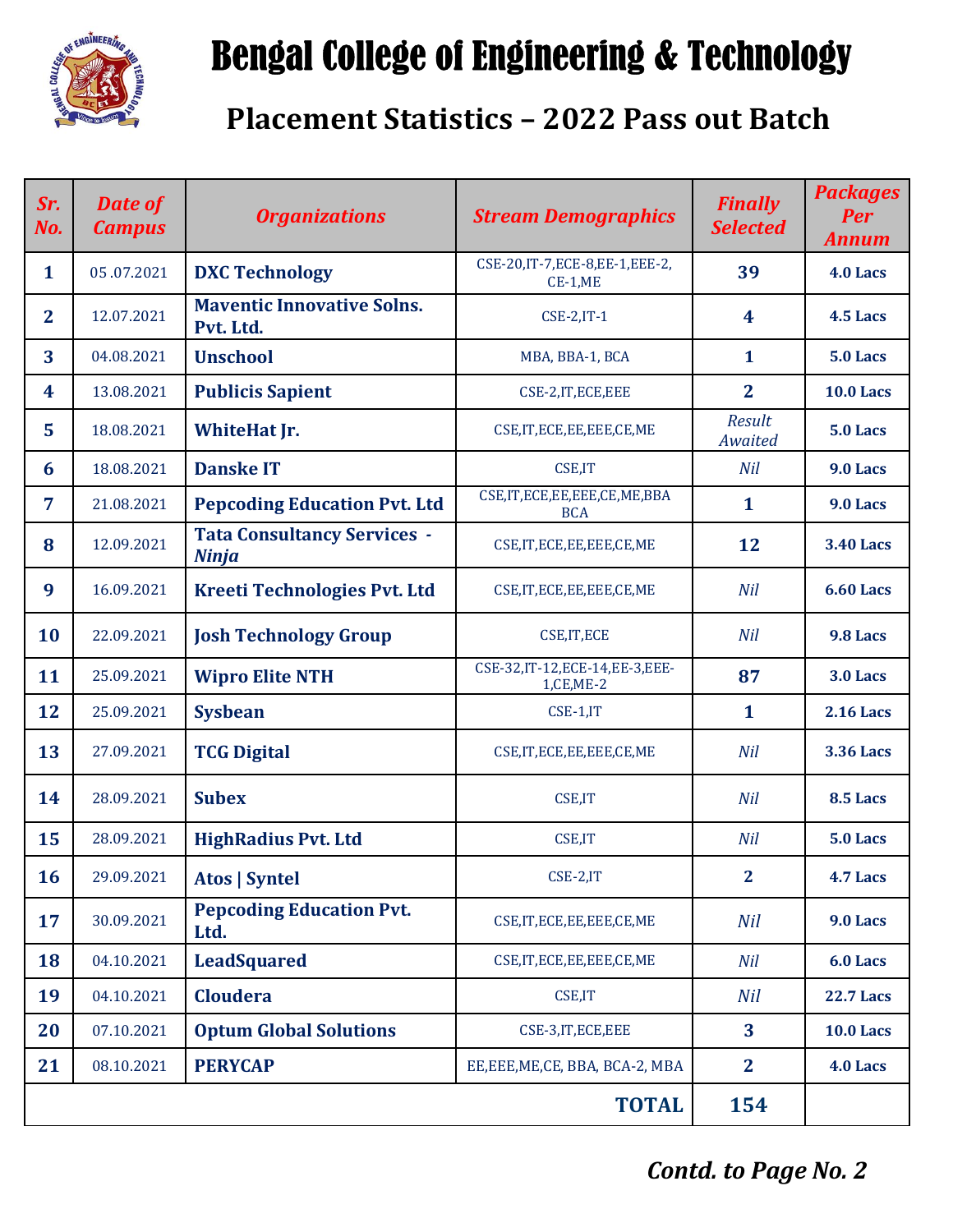| Sr.<br>No. | <b>Date of</b><br><b>Campus</b> | <b>Organizations</b>                                      | <b>Stream</b><br><b>Demographics</b>            | <b>Finally</b><br><b>Selected</b> | <b>Packages</b><br>Per<br><b>Annum</b> |
|------------|---------------------------------|-----------------------------------------------------------|-------------------------------------------------|-----------------------------------|----------------------------------------|
| 22         | 08.10.2021                      | <b>Amazon</b>                                             | CSE-5, IT-4, ECE-<br>6, EE, EEE, CE, ME-1       | 16                                | 5.5 Lacs                               |
| 23         | 11.10.2021                      | <b>Primenumbers Technologies</b><br>Pvt. Ltd.             | CSE, IT                                         | <b>Nil</b>                        | 6.0 Lacs                               |
| 24         | 17.10.2021                      | <b>Bright Champs</b>                                      | CSE-2, IT-3, ECE, EEE                           | 5                                 | <b>5.0 Lacs</b>                        |
| 25         | 18.10.2021                      | <b>Tata Consultancy Services</b>                          | <b>BCA</b>                                      | $\overline{\mathbf{3}}$           | 2.8 Lacs                               |
| 26         | 26.10.2021                      | <b>Wipro WILP</b>                                         | <b>BCA</b>                                      | 7                                 | <b>3.0 Lacs</b>                        |
| 27         | 28.10.2021                      | <b>A.B.Polypacks</b>                                      | <b>MBA</b>                                      | Nil                               | <b>5.0 Lacs</b>                        |
| 28         | 08.11.2021                      | <b>IndusNet Technologies</b>                              | CSE, IT, ECE-1                                  | $\mathbf{1}$                      | 4.7 Lacs                               |
| 29         | 11.11.2021                      | Byju's                                                    | CSE-1, IT-1, ECE, EE, EEE, CE, ME               | $\overline{2}$                    | <b>10.0 Lacs</b>                       |
| 30         | 13.11.2021                      | <b>3i Infotech</b>                                        | CSE, IT, ECE, EE, EEE, CE, ME                   | <b>Nil</b>                        | 4.5 Lacs                               |
| 31         | 15.11.2021                      | <b>IBM</b>                                                | CSE-1, IT-1, ECE, EE, EEE                       | $\overline{2}$                    | 4.5 Lacs                               |
| 32         | 17/18.11.2021                   | <b>Gamut Infosystems Ltd</b>                              | CSE-1,IT                                        | $\mathbf{1}$                      | 2.5 Lacs                               |
| 33         | 19.11.2021                      | <b>Tata Consultancy Services -</b><br><b>CodeVita</b>     | CSE, IT, ECE, EE, EEE, CE, ME                   | Result<br>Awaited                 | 2.2 Lacs                               |
| 34         | 22.11.2021                      | <b>Tech Mahindra</b>                                      | CSE-13, IT-4, ECE-3                             | 20                                | <b>3.25 Lacs</b>                       |
| 35         | 27.11.2021                      | <b>Cognizant</b>                                          | CSE-30, IT-12, ECE-16, EE-1,<br>EEE-1,CE-3,ME-3 | 66                                | 4.5 Lacs                               |
| 36         | 29.11.2021                      | <b>Grind Master Machines</b>                              | EE, ME                                          | <b>Nil</b>                        | <b>3.0 Lacs</b>                        |
| 37         | 01.12.2021                      | Capgemini                                                 | <b>BCA</b>                                      | $5\phantom{1}$                    | <b>2.75 Lacs</b>                       |
| 38         | 03.12.2021                      | <b>DeltaX</b>                                             | CSE, IT, ECE, EE, EEE, CE, ME                   | Nil                               | 4.7 Lacs                               |
| 39         | 11.12.2021                      | <b>OnGraph Technologies</b>                               | CSE-2, IT                                       | $\overline{2}$                    | <b>4.25 Lacs</b>                       |
| 40         | 12.12.2021                      | <b>Sterlite Technologies Ltd.</b>                         | CSE, ECE                                        | 42                                | 8.0 Lacs                               |
| 41         | 13.12.2021                      | <b>CGI</b>                                                | CSE-22, IT-6, ECE-6, EEE-2                      | 35                                | <b>4.25 Lacs</b>                       |
| 42         | 14.12.2021                      | <b>Career Will Information</b><br><b>Centre Pvt. Ltd.</b> | <b>BBA</b>                                      | <b>Nil</b>                        | 7.0 Lacs                               |
| 43         | 14.12.2021                      | <b>Think Future Technologies</b><br>Pvt. Ltd.             | CSE, IT-2, ECE, BCA-1                           | $\overline{\mathbf{3}}$           | 3.6 Lacs                               |
| 44         | 15.12.2021                      | <b>Infogain</b>                                           | CSE, IT                                         | Result<br>Awaited                 | 4.0 Lacs                               |
| 45         | 16.12.2021                      | <b>Elastic Run</b>                                        | CSE, IT                                         | Nil                               | 6.0 Lacs                               |
| 46         | 17.12.2021                      | <b>BootLabs Technologies Pvt.</b><br>Ltd.                 | CSE-1, IT-1, ECE, EE, EEE, CE, ME               | $\mathbf{2}$                      | 5.0 Lacs                               |
|            |                                 |                                                           | <b>TOTAL</b>                                    | 366                               |                                        |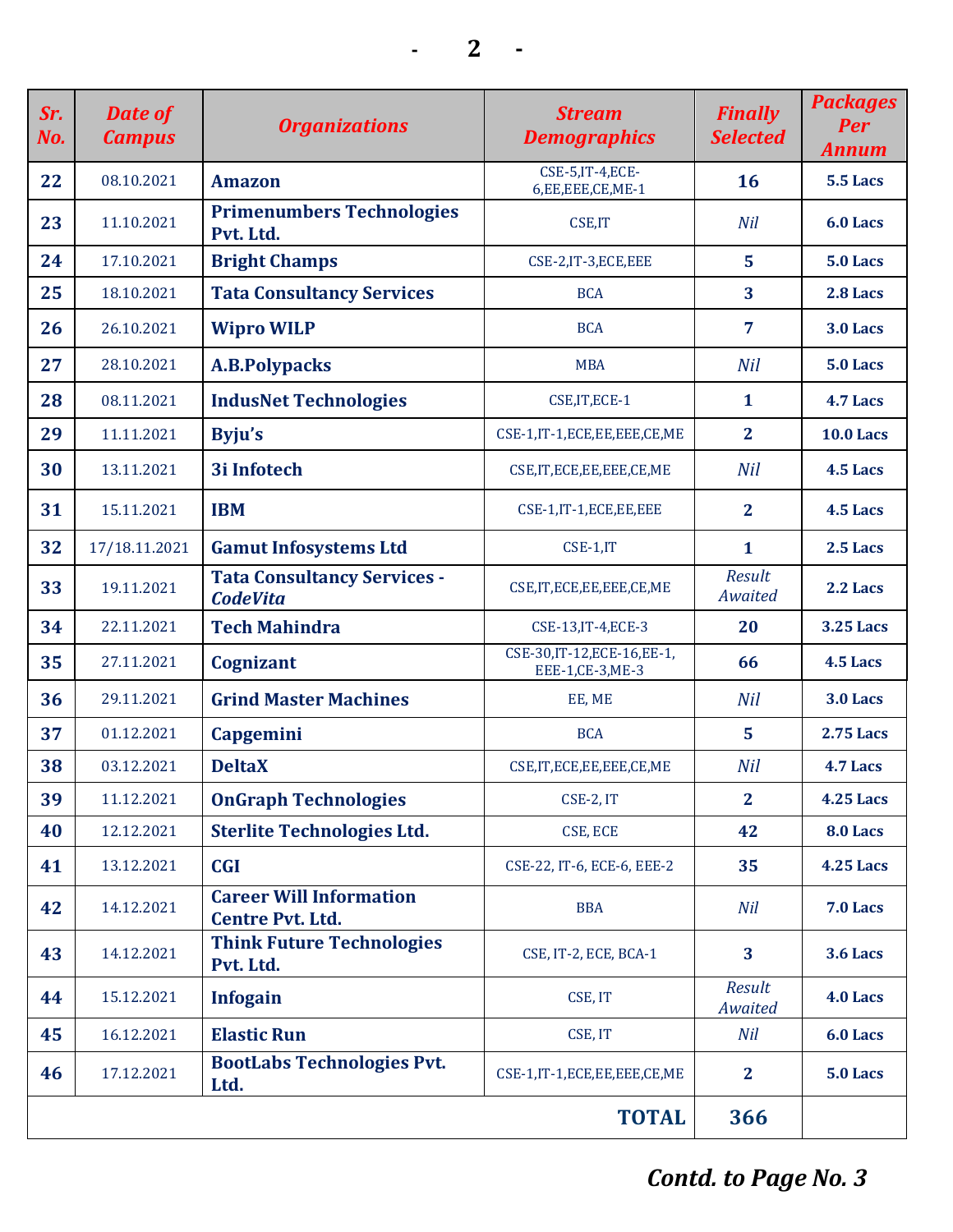| Sr.<br>No. | <b>Date of</b><br><b>Campus</b> | <b>Organizations</b>                          | <b>Stream</b><br><b>Demographics</b>                  | <b>Finally</b><br><b>Selected</b> | <b>Packages</b><br><b>Per</b><br><b>Annum</b> |
|------------|---------------------------------|-----------------------------------------------|-------------------------------------------------------|-----------------------------------|-----------------------------------------------|
| 47         | 17.12.2021                      | Nihilent Ltd.                                 | CSE-1, IT-2, ECE                                      | 3                                 | 4.0 Lacs                                      |
| 48         | 17.12.2021                      | DeltaX (DMO)                                  | CSE, IT, ECE, EE, EEE, CE, ME                         | Result<br>Awaited                 | 4.0 Lacs                                      |
| 49         | 20.12.2021                      | <b>Deloitte Consulting</b>                    | CSE-1, IT-1, ECE, EE, EEE                             | $\mathbf{2}$                      | 4.5 Lacs                                      |
| 50         | 21.12.2021                      | <b>RudraKIA</b>                               | MBA, BBA-2                                            | $\overline{2}$                    | 2.5 Lacs                                      |
| 51         | 22.12.2021                      | <b>Promact Infotech Pvt. Ltd.</b>             | CSE-1, IT, ECE                                        | $\mathbf{1}$                      | 5.0 Lacs                                      |
| 52         | 22.12.2021                      | <b>Inmovidu Technologies</b>                  | CE, ME, BBA-5, BCA                                    | 5                                 | 6.5 Lacs                                      |
| 53         | 26.12.2021                      | <b>Smiota</b>                                 | CSE, IT, ECE, EE, EEE, CE, ME,<br><b>BCA</b>          | Result<br>Awaited                 | 8.0 Lacs                                      |
| 54         | 27.12.2021                      | <b>Infosys Technologies</b>                   | CSE, IT, ECE, EEE                                     | Result<br>Awaited                 | 8.0 Lacs                                      |
| 55         | 29.12.2021                      | <b>Target Corporation</b>                     | CSE-1, IT, ECE, EEE                                   | 1                                 | <b>13.3 Lacs</b>                              |
| 56         | 04.01.2022                      | <b>Byju's</b> (Academic Specialist)           | CSE, IT, ECE, EE, EEE, CE, ME                         | Nil                               | 6.0 Lacs                                      |
| 57         | 12.01.2022                      | <b>Clarivate Analytics</b>                    | CSE, IT, ECE, EE, EEE                                 | Result<br>Awaited                 | <b>6.48 Lacs</b>                              |
| 58         | 13.01.2022                      | <b>Amazon</b>                                 | CSE-1, IT, ECE, EE, EEE, CE,<br>ME, BBA-1, BCA-1, MBA | 3                                 | <b>2.45 Lacs</b>                              |
| 59         | 15.01.2022                      | <b>Agnik Group</b>                            | CSE, IT, BBA, MBA                                     | Result<br>Awaited                 | 2.4 Lacs                                      |
| 60         | 15.01.2022                      | <b>Webgen Technologies</b>                    | CSE, IT, BCA                                          | Result<br>Awaited                 | <b>3.0 Lacs</b>                               |
| 61         | 18.01.2022                      | <b>Thirdware Technology Solutions</b><br>Ltd. | CSE, IT, ECE                                          | Result<br>Awaited                 | 4.0 Lacs                                      |
| 62         | 19.01.2022                      | <b>Visecore Technologies Pvt. Ltd.</b>        | CSE, IT, BCA                                          | Result<br>Awaited                 | 1.2 Lacs                                      |
| 63         | 19.01.2022                      | <b>StaTwig</b>                                | CSE, IT                                               | Result<br>Awaited                 | <b>10.0 Lacs</b>                              |
| 64         | 21.01.2022                      | <b>BrightChamps</b>                           | CSE, IT, ECE, EEE, BBA                                | Result<br>Awaited                 | <b>5.0 Lacs</b>                               |
| 65         | 24.01.2022                      | <b>Bassetti India</b>                         | CSE-8, IT-3, ECE-2, EE-1,<br><b>EEE</b>               | 14                                | 4.2 Lacs                                      |
| 66         | 27.01.2022                      | Capgemini                                     | CSE-13, IT-8, ECE-5, EEE,<br><b>EE-1</b>              | 27                                | 2.8 Lacs                                      |
|            |                                 |                                               | <b>TOTAL</b>                                          | 424                               |                                               |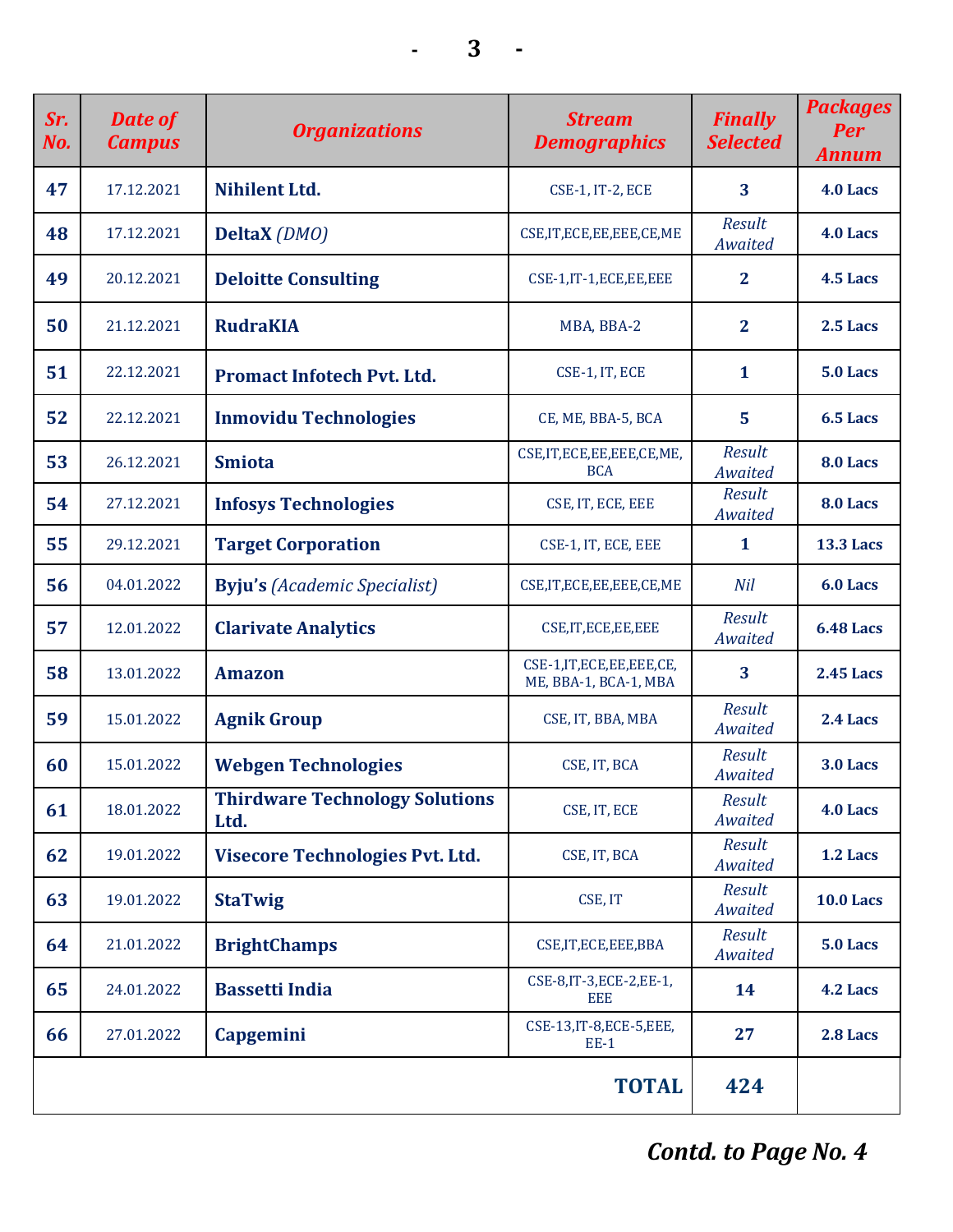| Sr.<br>No. | <b>Date of</b><br><b>Campus</b> | <b>Organizations</b>                      | <b>Stream</b><br><b>Demographics</b>       | <b>Finally</b><br><b>Selected</b> | <b>Packages</b><br><b>Per</b><br><b>Annum</b> |
|------------|---------------------------------|-------------------------------------------|--------------------------------------------|-----------------------------------|-----------------------------------------------|
| 67         | 27.01.2022                      | <b>Indian Oiltanking Ltd.</b>             | EE, ME                                     | <b>Nil</b>                        | 3.0 Lacs                                      |
| 68         | 27.01.2022                      | <b>CSS Corp</b>                           | CSE-2, IT, ECE-1,<br>EE,EEE,CE,ME-1        | 4                                 | 2.5 Lacs                                      |
| 69         | 28.01.2022                      | <b>QuEST Global</b>                       | CSE, IT, ECE, EE, EEE                      | Result<br>Awaited                 | <b>3.25 Lacs</b>                              |
| 70         | 29.01.2022                      | <b>Walmart Global Tech India</b>          | CSE, IT                                    | $\mathbf{1}$                      | <b>23.4 Lacs</b>                              |
| 71         | 03.02.2022                      | <b>Sterlite Technologies Ltd.</b>         | IT                                         | 6                                 | <b>8.0 Lacs</b>                               |
| 72         | 06.02.2022                      | <b>Cognizant</b>                          | <b>BCA</b>                                 | 5                                 | 2.5 Lacs                                      |
| 73         | 07.02.2022                      | <b>Tech Mahindra (Phase-2)</b>            | CSE, IT, ECE                               | Result<br>Awaited                 | <b>3.25 Lacs</b>                              |
| 74         | 07.02.2022                      | <b>HCL Technologies</b>                   | CSE, IT-1, ECE, EEE                        | 1                                 | <b>3.65 Lacs</b>                              |
| 75         | 08.02.2022                      | <b>Zensar Technologies</b>                | CSE-1, IT, ECE, EEE                        | $\mathbf{1}$                      | 4.0 Lacs                                      |
| 76         | 09.02.2022                      | <b>GREedge.com</b>                        | CSE, IT, ECE, EEE, EE, CE,<br>ME, BBA, MBA | Result<br>Awaited                 | 4.2 Lacs                                      |
| 77         | 11.02.2022                      | <b>IGMI Lead Consultancy Pvt. Ltd.</b>    | CSE-1, IT-1, BBA, BCA                      | $\overline{2}$                    | 2.4 Lacs                                      |
| 78         | 12.02.2022                      | <b>Global Logic</b>                       | CSE, IT, ECE, EEE                          | Result<br>Awaited                 | 5.5 Lacs                                      |
| 79         | 16.02.2022                      | <b>B-Litto</b>                            | BBA-1, MBA                                 | $\mathbf{1}$                      | 2.4 Lacs                                      |
| 80         | 17.02.2022                      | <b>ICICI Prudential</b>                   | <b>MBA</b>                                 | <b>Nil</b>                        | <b>4.15 Lacs</b>                              |
| 81         | 21.02.2022                      | Ralson (India) Ltd.                       | EE,EEE,ME,BBA,MBA                          | $\mathbf{1}$                      | <b>3.96 Lacs</b>                              |
| 82         | 22.02.2022                      | <b>Amit Metaliks Ltd.</b>                 | EE, ME                                     | Result<br>Awaited                 | 2.0 Lacs                                      |
| 83         | 22.02.2022                      | <b>Sul Steel</b>                          | EE, ME                                     | Result<br>Awaited                 | 2.0 Lacs                                      |
| 84         | 24.02.2022                      | $[24]$ 7.ai                               | CSE, IT, ECE, EEE, EE,<br><b>BBA,BCA</b>   | <b>Nil</b>                        | 2.0 Lacs                                      |
| 85         | 28.02.2022                      | <b>Tech Mahindra</b> (skill based hiring) | CSE, IT, ECE                               | Result<br>Awaited                 | <b>3.25 Lacs</b>                              |
| 86         | 02.03.2022                      | <b>Accenture</b>                          | CSE, IT, ECE, EEE, EE, CE, ME              | Result<br>Awaited                 | 5.4 Lacs                                      |
| 87         | 03.03.2022                      | <b>Alumnus Software Ltd.</b>              | CSE, IT, ECE                               | $\mathbf{1}$                      | 5.0 Lacs                                      |
|            |                                 |                                           | <b>TOTAL</b>                               | 447                               |                                               |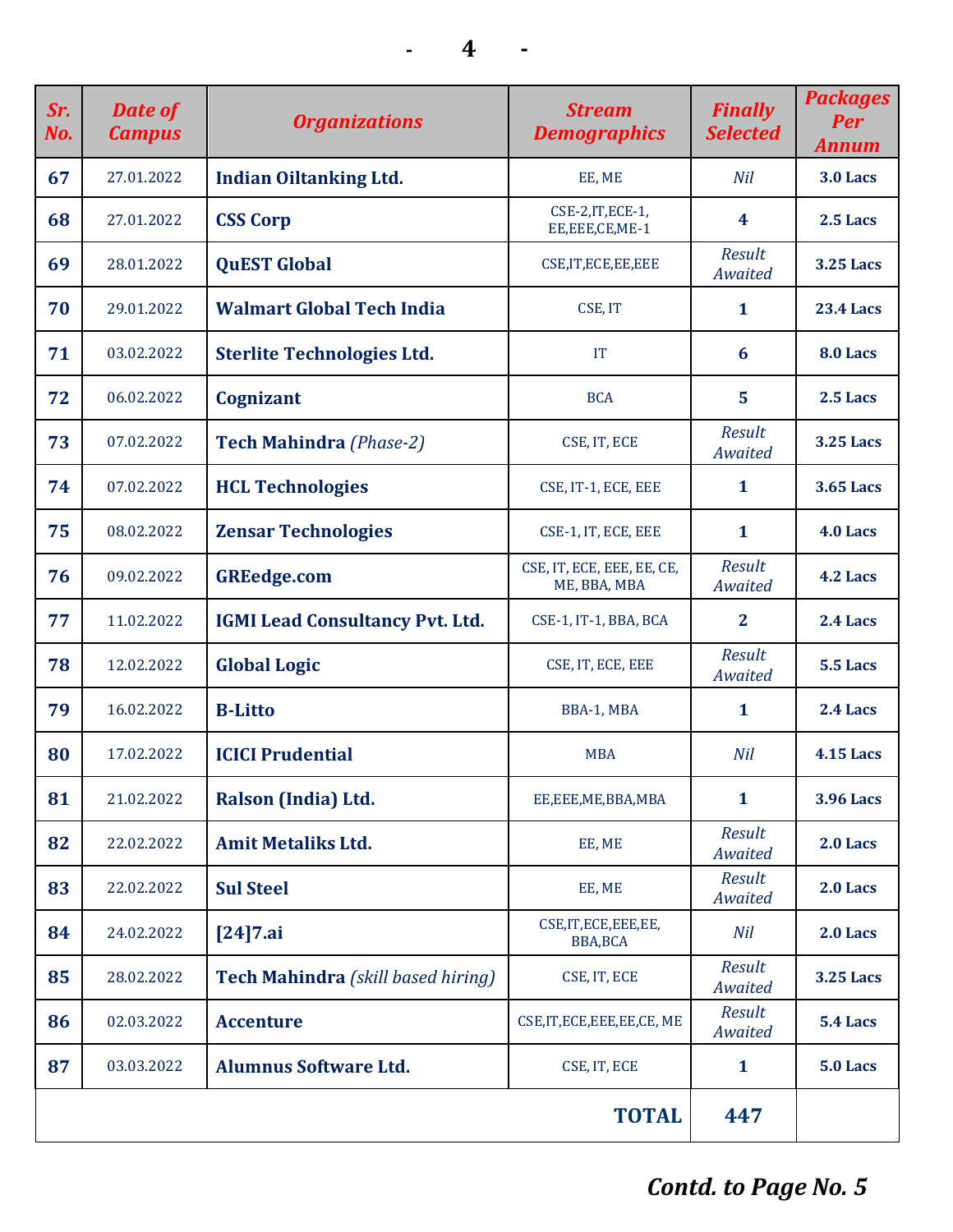| Sr.<br>No. | <b>Date of</b><br><b>Campus</b> | <b>Organizations</b>                                                      | <b>Stream</b><br><b>Demographics</b>         | <b>Finally</b><br><b>Selected</b> | <b>Packages</b><br>Per<br><b>Annum</b> |
|------------|---------------------------------|---------------------------------------------------------------------------|----------------------------------------------|-----------------------------------|----------------------------------------|
| 88         | 03.03.2022                      | <b>Elite Recruitments</b>                                                 | <b>BBA</b>                                   | $\overline{2}$                    | <b>3.0 Lacs</b>                        |
| 89         | 09.03.2022                      | <b>Skolar</b>                                                             | <b>BBA</b>                                   | 8                                 | 9.0 Lacs                               |
| 90         | 10.03.2022                      | iB Arts Pvt. Ltd.                                                         | CSE-1, IT-1, BCA-1                           | 3 <sup>1</sup>                    | <b>5.25 Lacs</b>                       |
| 91         | 12.03.2022                      | <b>Bhive Designs Pvt. Ltd.</b>                                            | ECE-1, EEE, EE-4                             | 5                                 | 3.5 Lacs                               |
| 92         | 14.03.2022                      | <b>Plastic Omnium</b>                                                     | <b>ME</b>                                    | Result<br>Awaited                 | <b>3.0 Lacs</b>                        |
| 93         | 17.03.2022                      | <b>Cognizant</b> (Off Campus)                                             | CSE, IT, ECE, EEE, EE, CE,<br><b>ME</b>      | Result<br>Awaited                 | 4.0 Lacs                               |
| 94         | 21.03.2022                      | <b>Inmovidu Technologies</b>                                              | BBA-8, BCA-4, MBA                            | 12                                | <b>7.0 Lacs</b>                        |
| 95         | 21.03.2022                      | <b>Accenture</b>                                                          | CSE, IT, ECE, EEE, EE-1,<br>CE, ME, BBA, BCA | 1                                 | 4.5 Lacs                               |
| 96         | 23.03.2022                      | <b>Gente Consulting</b>                                                   | CSE-4, IT-1, ECE, BCA-4                      | 9                                 | 2.4 Lacs                               |
| 97         | 26.03.2022                      | <b>EPAM</b>                                                               | CSE, IT, ECE                                 | Result<br>Awaited                 | 6.0 Lacs                               |
| 98         | 27.03.2022                      | <b>Fortune Park Pushpanjali</b>                                           | <b>BBA</b>                                   | 1                                 | 2.0 Lacs                               |
| 99         | 28.03.2022                      | <b>ITC Infotech</b>                                                       | <b>BCA</b>                                   | Result<br>Awaited                 | 2.8 Lacs                               |
| 100        | 06.04.2022                      | <b>Apex IT Solution Inc.</b>                                              | CSE-2, IT-2, ECE-2, EEE,<br>BBA-2, BCA-2     | 10                                | 2.4 Lacs                               |
| 101        | 08.04.2022                      | <b>InSemi Technology Services</b>                                         | <b>ECE</b>                                   | $\mathbf{1}$<br>shortlisted       | <b>5.0 Lacs</b>                        |
| 102        | 10.04.2022                      | <b>CloudKaptan Consultancy</b><br><b>Services</b>                         | CSE, IT-1, ECE                               | 1                                 | <b>5.0 Lacs</b>                        |
| 103        | 13.04.2022                      | Agami Technologies Pvt. Ltd.                                              | CSE, IT, ECE, BCA                            | Result<br>Awaited                 | <b>2.52 Lacs</b>                       |
| 104        | 16.04.2022                      | <b>Pitangent Analytics &amp; Technology</b><br><b>Solutions Pvt. Ltd.</b> | CSE, IT, BCA                                 | Result<br>Awaited                 | 1.5 Lacs                               |
| 105        | 17.04.2022                      | <b>Enphase Solar Energy Pvt. Ltd.</b>                                     | EE, ME, CE-1                                 | $\mathbf{1}$                      | 2.4 Lacs                               |
| 106        | 18.04.2022                      | <b>HCL Technologies</b> $(2^{nd}$ time)                                   | CSE-2, IT-1, ECE, EEE                        | 3 <sup>1</sup>                    | <b>4.25 Lacs</b>                       |
| 107        | 19.04.2022                      | <b>Tech Mahindra (Phase-3)</b>                                            | CSE, IT, ECE                                 | Result<br>Awaited                 | 8.0 Lacs                               |
| 108        | 22.04.2022                      | <b>Infosys</b>                                                            | CSE, IT-1, ECE, EEE                          | $\mathbf{1}$                      | 9.5 Lacs                               |
| 109        | 24.04.2022                      | <b>Target Corporation</b> (2nd Time)                                      | CSE, IT, ECE, EEE                            | Result<br>Awaited                 | <b>12.3 Lacs</b>                       |
| <b>110</b> | 25.04.2022                      | <b>Hexaware</b>                                                           | CSE, IT-1, ECE, EEE                          | $\mathbf{1}$                      | 3.5 Lacs                               |
|            |                                 |                                                                           | <b>GRAND TOTAL</b>                           | 505                               |                                        |

*Contd. to Page No. 6*